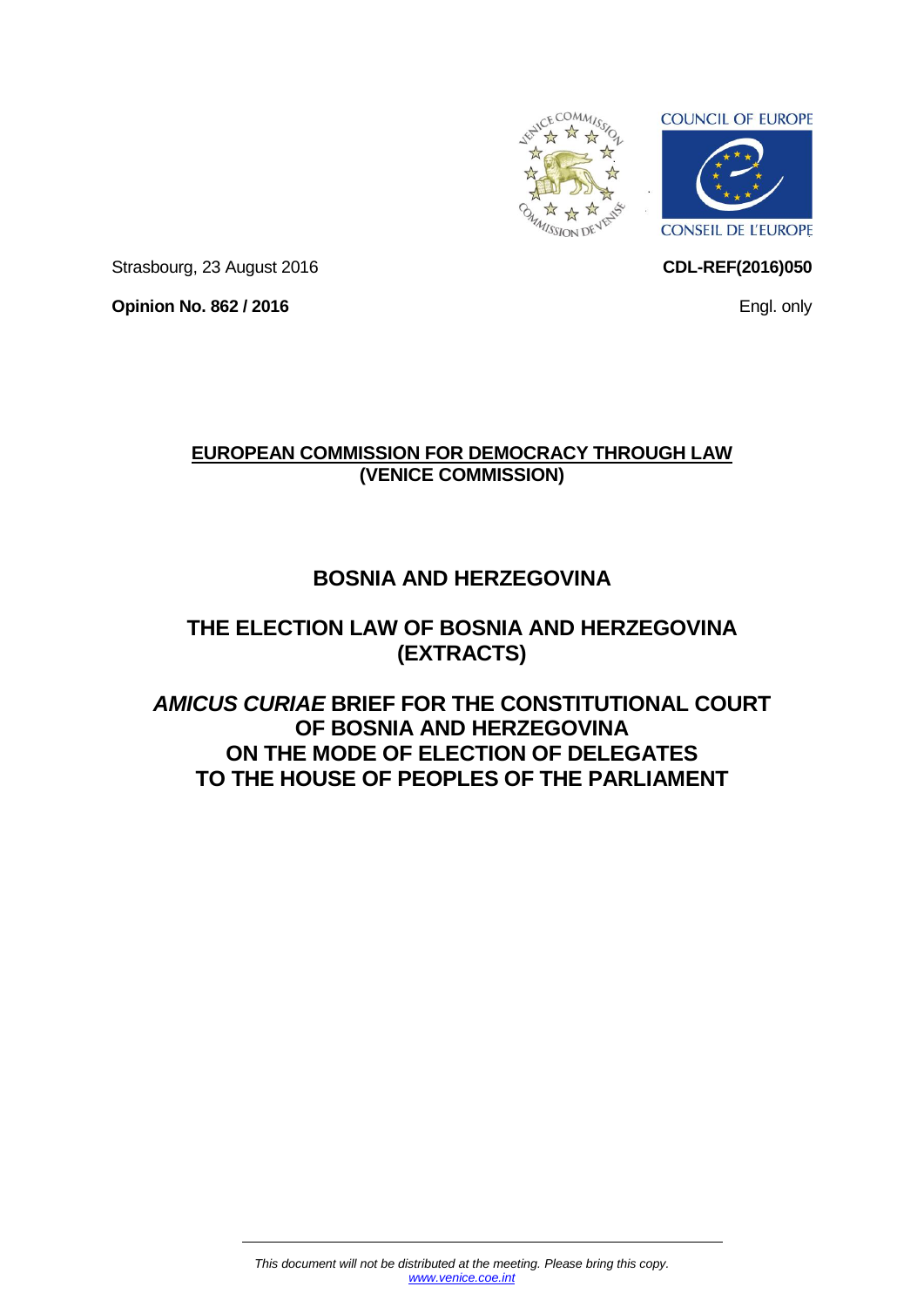Extracts of the Election Law of Bosnia and Herzegovina (Official Gazette of BiH nos. 23/01, 7/02, 9/02, 20/02, 25/02, 4/04, 20/04, 25/05, 52/05, 65/05, 77/05, 11/06, 24/06, 32/07, 33/08, 37/08, 32/10. 18/13 and 7/14

# **SUBCHAPTER B**

# **HOUSE OF PEOPLES OF THE PARLIAMENT OF THE FEDERATION OF BOSNIA AND HERZEGOVINA**

#### **Article 10.10**

The Cantonal Legislature shall elect fifty eight (58) delegates to the House of Peoples, seventeen (17) from among Bosniacs, seventeen (17) from among Serbs, seventeen (17) from among Croats and seven (7) delegates from the rank of Others.

#### **Article 10.12**

(1) The number of delegates from each constituent people and group of Others to be elected to the House of Peoples from the legislature of each canton shall be proportionate to the population of the canton as reflected in the last census. The Election Commission will determine, after each new census, the number of delegates elected from each constituent people and from the group of Others that will be elected from each canton legislature.

(2) For each canton, the population figures for each constituent people and for the group of Others shall be divided by the numbers 1,3,5,7 etc. as long as necessary for the allocation. The numbers resulting from these divisions shall represent the quotient of each constituent people and of the group of Others in each canton. All the constituent peoples' quotients shall be ordered by size separately, the largest quotient of each constituent people and of the Others being placed first in order. Each constituent people shall be allocated one seat in every canton. The highest quotient for each constituent people in each canton shall be deleted from that constituent peoples' list of quotients. The remaining seats shall be allocated to constituent peoples and to the Others one by one in descending order according to the remaining quotients on their respective list.

#### **Article 10.15**

The results of vote shall be communicated to the Election Commission of Bosnia and Herzegovina for the final allocation of seats. Mandates shall be distributed, one by one, to the lists or candidate with the highest quotients resulting from the proportional allocation formula referred to in Article 9.6 of this Law. When a list wins a mandate, the mandate shall be allocated from the top of the list.

#### **Article 10.16**

(1) If the required number of delegates to the House of Peoples from among each constituent people or from the group of Others in a given cantonal legislature are not elected then the remaining number of Bosniac, Croat, Serb or Other delegates shall be elected from the other canton until the required number of delegates from among each constituent people is elected.

(2) The Election Commission of BiH shall re-allocate, immediately after completion of the first round of election of the delegates to the House of Peoples in all cantons, the seats that cannot be filled from one canton. The Election Commission of BiH shall re-allocate that seat to the nonelected candidate who has the highest quotient on all lists running for the appropriate constituent people or for the Others in all cantons.